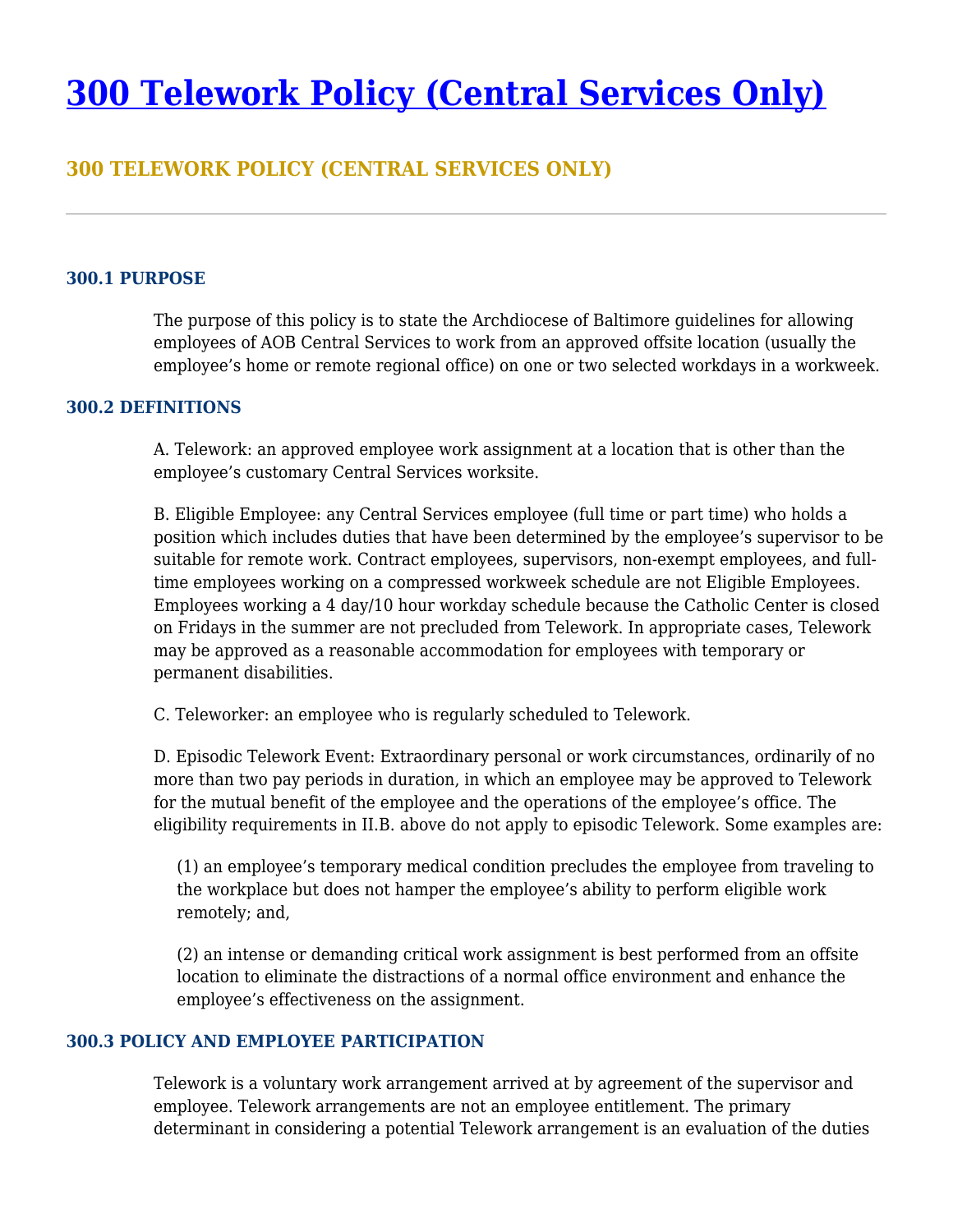to determine the suitability of Telework. An employee must initiate a proposal for a Telework arrangement. A supervisor must have a sound basis for approving, disapproving or modifying an employee's Telework proposal.

# **Criteria**

The following criteria shall be utilized in the supervisor's evaluation of a request for Telework:

The position or duties to be performed in the remote location must be suitable for Telework as determined by the supervisor. For Telework to be approved, a position must include primarily tasks that can be performed away from the workplace. Such tasks may include (but are not limited to): data analysis, reviewing and preparing budgets, proposals, and reports, planning and coordinating conferences and events, data entry, word processing and editing large documents, or telephone-intensive tasks. Supervisors should seek the assistance of Human Resources in making the decision about the suitability of the position for Telework.

The employee's performance must, at a minimum, meet standards and expectations in all aspects prior to the beginning of the proposed Telework situation.

1. The employee must have a track record of performing work accurately, efficiently, with reliability, and without the need for close supervision.

2. Positions requiring extensive external contact, interaction with coworkers, or close supervision typically are not appropriate for Telework. For Telework to be authorized for such positions, the employee must propose to the supervisor's satisfaction how the employee can meet the requirements for necessary face-to-face contact, meetings, or other types of contact required by the job.

3. The employee must have the necessary computer skills, have an available and suitably designated work space at the remote location, and have access to the telecommunications capabilities necessary for the completion of tasks. Remote access to the AOB network is limited to the use of AOB owned and supplied equipment. All costs incurred by an employee to arrange a Telework site and to Telework are the employee's expenses and will not be reimbursed (e.g., telephone call charges, internet service; home office equipment and supplies).

4. Supervisors of Teleworkers should establish a process for the proposal and approval of work to be performed by the Teleworker. The remote work should be measurable on a quantitative basis, and the quantity and quality of work performed during approved Telework days should be measured in comparison to the work done in the office before and during periods of approved Telework. For project-oriented tasks, quantitative measurement may be replaced with: comparison of results to the established objective(s) of the tasks; adherence to a deadline or due date; progress or status reports/meetings; and/or other means.

# **Proposed Telework Schedules**

The approved work hours of the Teleworker will usually be the same as the employee's work schedule in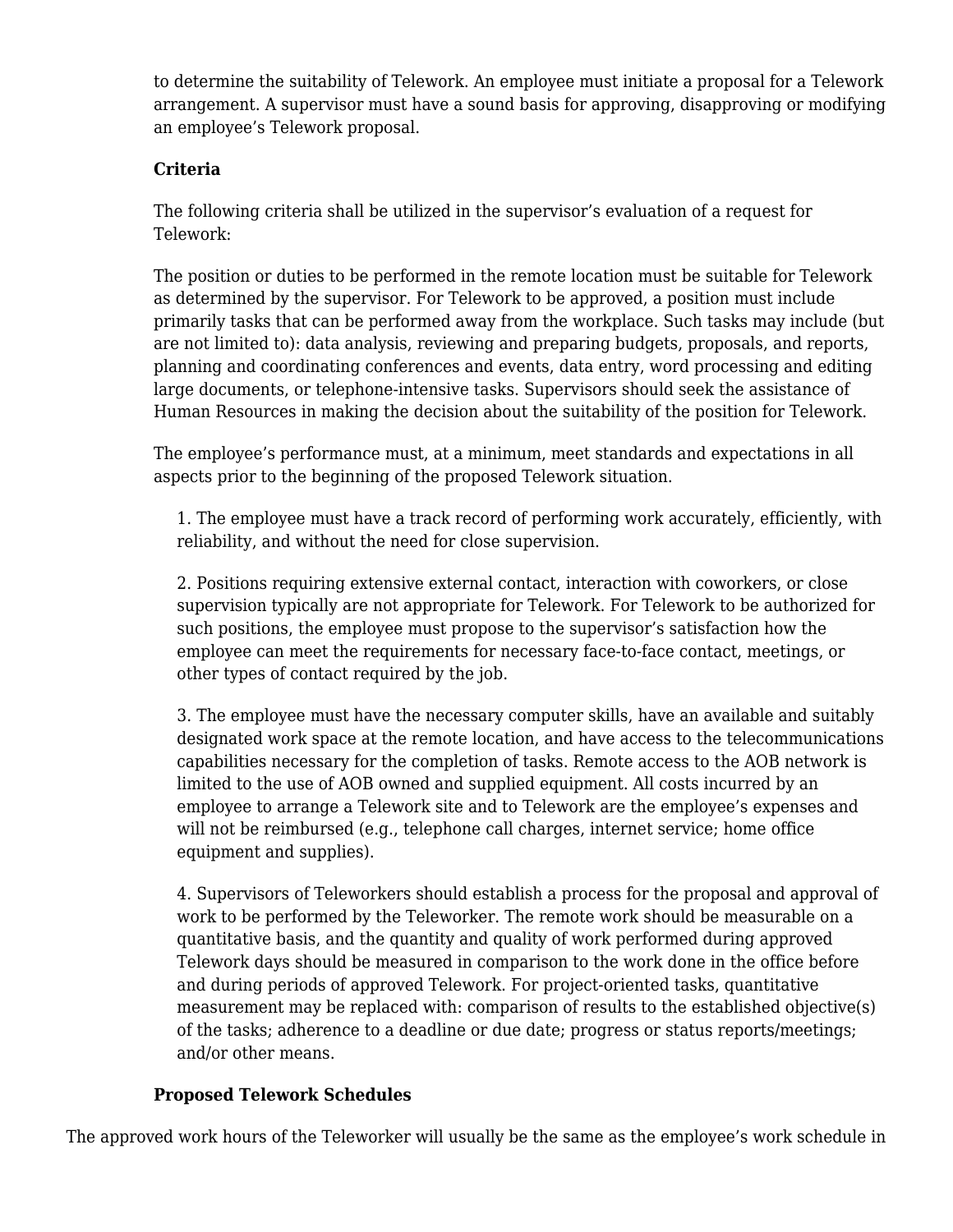the customary worksite, including meal breaks and breaks. Because some work may be accomplished remotely without regard to the usual work hours, supervisors may approve hours of Telework that are different than those in the customary worksite. During the approved Telework day(s), the employee must be available to be reached at the offsite location via telephone and email. At the discretion of the supervisor, the employee may Telework on designated day(s) each workweek, or on different day(s) each workweek as scheduled by the supervisor to insure continuity of office operations.

# C. **Telework Requirements**

1. Telework arrangements are subject to cancellation at any time with a reasonable amount of notice[1] at the discretion of either the supervisor or the employee.

2. During scheduled Telework hours, an employee's attention must be devoted entirely to work. Telework schedules cannot be established or continued if the Teleworker would have child or dependent care responsibilities or perform work for another party during the scheduled Telework hours.

3. Attendance at the Central Services workplace for on-site meetings, conferences, training sessions and similar activities may be required on days that are otherwise scheduled for Telework at the sole discretion of the supervisor. Transportation and parking costs for such attendance remain as the employee's responsibility.

4. As in a typical office environment, advanced supervisory approval must be obtained for any annual, sick, or personal leave to be taken during scheduled Telework days.

5. To insure that Telework assignments are effective, supervisors should require Telework employees to provide reports or an alternate means of accounting for activities they performed or accomplished on Telework days.

[1] A "reasonable amount of time" is defined ordinarily as a minimum of 5 business days.

# **300.4 TELEWORK AGREEMENT**

A. Once a position and/or duties have been identified as suitable for Telework, the supervisor and employee shall develop and sign a Telework Agreement (an example is attached) which outlines the terms and conditions between employee and supervisor and the duration of the Telework arrangement. The department Executive Director must also approve the Telework Agreement. Additional documentation must also be completed and be approved by the Executive Director before a Telework arrangement may be implemented. The additional documents are:

An Offsite Workplace Self Certification Checklist (copy attached) that verifies the offsite worksite is suitable and functional for employee completion of assigned tasks); and,

A written Telework Plan generally identifying the typical work/tasks to be completed by the Teleworker at the offsite workplace.

B. A Telework Agreement is limited to the current supervisor/employee reporting relationship and is not guaranteed to continue into a new supervisory or reporting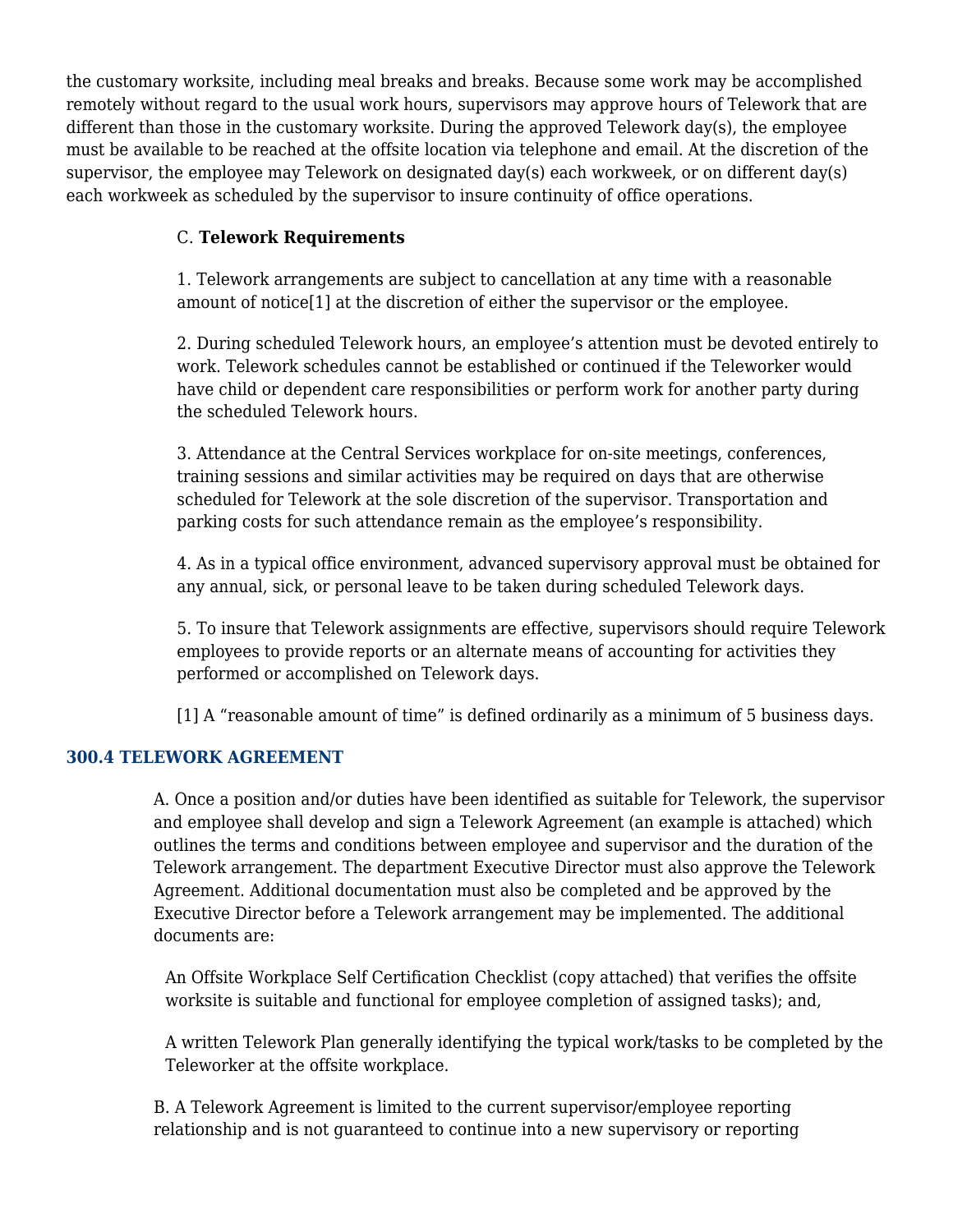relationship.

C. Supervisors may seek assistance from Human Resources as needed to develop appropriate Telework agreements. Supervisors should provide a copy of final Telework Agreements to Human Resources for inclusion in employee files.

D. Supervisors must review existing Telework Agreements on at least an annual basis, and either agree (by memorandum attached to the original Telework Agreement) to continue the Telework arrangement for a defined period of time, or to cancel it.

NOTE: Because of their unscheduled and infrequent nature, Episodic Telework events do not require the execution of a Telework Agreement, the Self-Certification Checklist, and a Telework Plan. However, that documentation (or an alternate format) may be requested by the supervisor in considering the request to approve working remotely during an Episodic Telework Event.

## **300.5 TELEWORKER RESPONSIBILITIES**

A. The Teleworker's duties, responsibilities, conditions of employment, salary and benefits are not affected by Telework. All work hours and approved leave usage will continue to conform to the established AOB policies and procedures as well as to the executed Telework Agreement.

B. The supervisor may consider taking appropriate disciplinary action against a Teleworker for failure to comply with the provisions of the Telework Agreement, this Policy, or other AOB policies including policies regarding confidentiality of records and proprietary information.

C. The Teleworker must identify a workspace at the Teleworker's off-site location and agree that the identified workspace could be subject to inspection.

D. Remote access to AOB systems and applications must approved by the Teleworker's supervisor and appropriate Executive Director. Remote access is defined by utilizing the AOB Virtual Private Network (VPN) and/or other Software as a Service (SaaS) solutions. Teleworkers should consult the Employee Guide to Catholic Center Technology for more details.

# **300.6 ATYPICAL TELEWORK SITUATIONS**

Workplace safety and insurance requirements vary from state to state. This Policy addresses typical Telework situations, i.e., remote work locations in the state of Maryland of one or two days per workweek.

In very rare instances, a regular Telework schedule exceeding two days per workweek may be significantly beneficial to the AOB, and would be considered "atypical". Telework situations proposed for locations outside the state of Maryland are also "atypical" and would require further review.

A. In atypical situations where a Telework schedule is proposed for more than two days per week, the agreement must be approved by the Vicar General, after being reviewed by the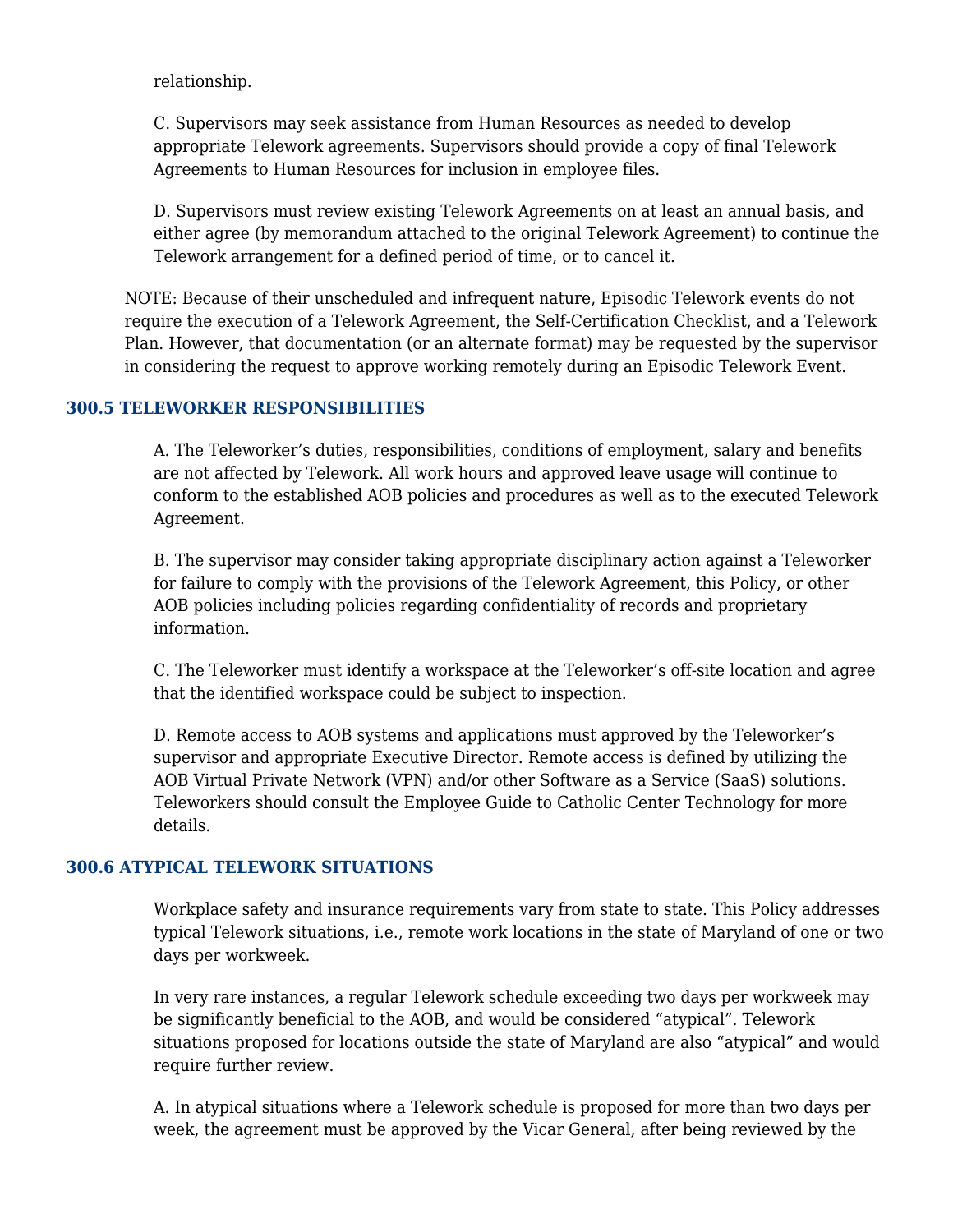Executive Director of Human Resources. Additional justification regarding the benefit of an atypical Telework arrangement to the AOB is required for approval.

B. If the employee's proposed off-site location is out of state, AOB Risk Management must be consulted prior to a Telework Agreement being signed as there may be additional required reporting and/or costs.

For information and advice about the interpretation and application of this Policy, please contact Human Resources.

# **300.7 AOB TELEWORK PROGRAM OFFSITE WORKPLACE SELF-CERTIFICATION CHECKLIST**

Name:

Office:

Offsite Work Address:

Offsite Work Phone:

## Supervisor:

This checklist is designed to assess the overall safety of your remote workplace and to ensure that you have been properly prepared for Telework. Upon completion, you should sign and return this form to your supervisor.

Describe the workspace in your remote workplace:

# A. **Work Space Environment**

Yes

No

1. Is the work space free of potential hazards that could cause physical harm (frayed wires, bare conductors, loose wires, exposed wires to the ceiling, frayed or torn carpeting seams, uneven floor surfaces)?

2. Are electrical outlets properly grounded (3 pronged)?

3. Are the rungs, legs, and wheels of the chairs sturdy?

4. Are the phone lines, electrical cords, and extension wires secured?

5. Is the office space neat, clean, and free of obstructions and combustibles?

6. Is there enough light for reading?

7. Is a fire extinguisher easily accessible from the office space?

Yes No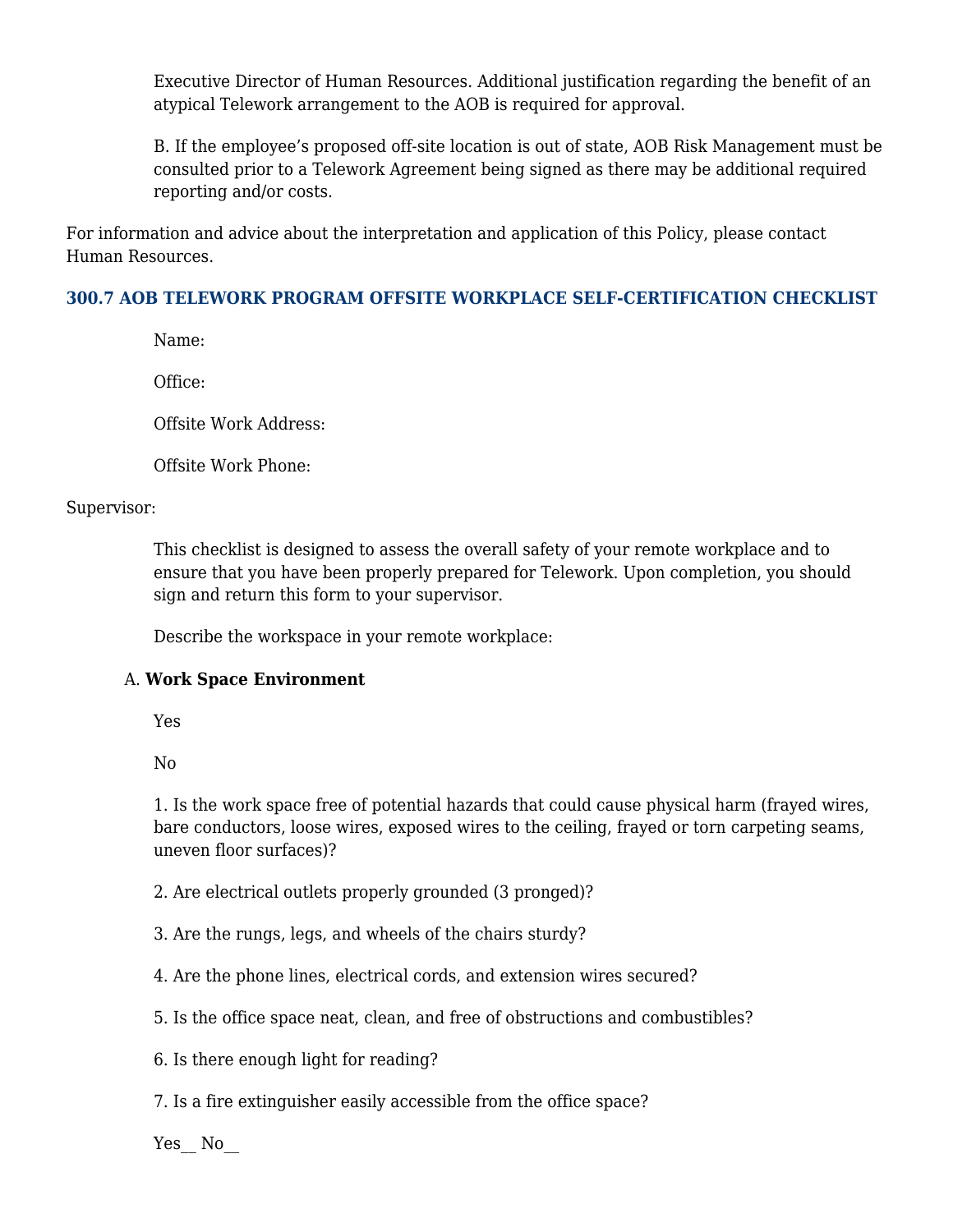8. Is there a working (test) smoke detector within hearing distance of the workspace?

9. Is the area free from distractions (e.g., children, noisy pets)?

10.Is there telephone and broadband internet service available at the workspace?

# B. **Employee Orientation**

1. Have you read the AOB Telework Policy & Agreement?

2. Have you been provided with a copy of your signed Telework Agreement?

3. Have you discussed your work schedule with your supervisor?

4. Have you developed a Teleworker Work Plan?

5. If you have been issued AOB-owned equipment, have you been briefed on the care of the equipment?

6. Have you discussed your performance expectations with your supervisor?

I certify that all information contained in this check list is true and complete to the best of my knowledge. I authorize the inspect the remote work location provided I am given 24 hours notice of the inspection. I understand that any erroneous, misleading or fraudulent information is sufficient grounds for precluding me from Telework and may be grounds for disciplinary action.

Teleworker Date

Supervisor Date

# **300.8 CENTRAL SERVICES EMPLOYEE TELEWORK AGREEMENT**

# **ARCHDIOCESE OF BALTIMORE CENTRAL SERVICES EMPLOYEE TELEWORK AGREEMENT**

This Agreement is between the Archdiocese of Baltimore (AOB), and \_\_\_\_\_\_\_\_\_\_\_\_\_\_\_\_\_\_\_\_\_\_\_\_\_\_\_\_\_\_\_\_\_\_\_\_ (Employee). The parties agree as follows:

# **1. Scope**

The Employee agrees that Telework is voluntary and may be terminated by either the Employee or Supervisor, with or without cause. Other than those duties and obligations expressly imposed on the Employee under this Agreement, the duties, obligations, responsibilities and conditions of the Employee's employment with AOB remain unchanged. The Employee's salary and participation in the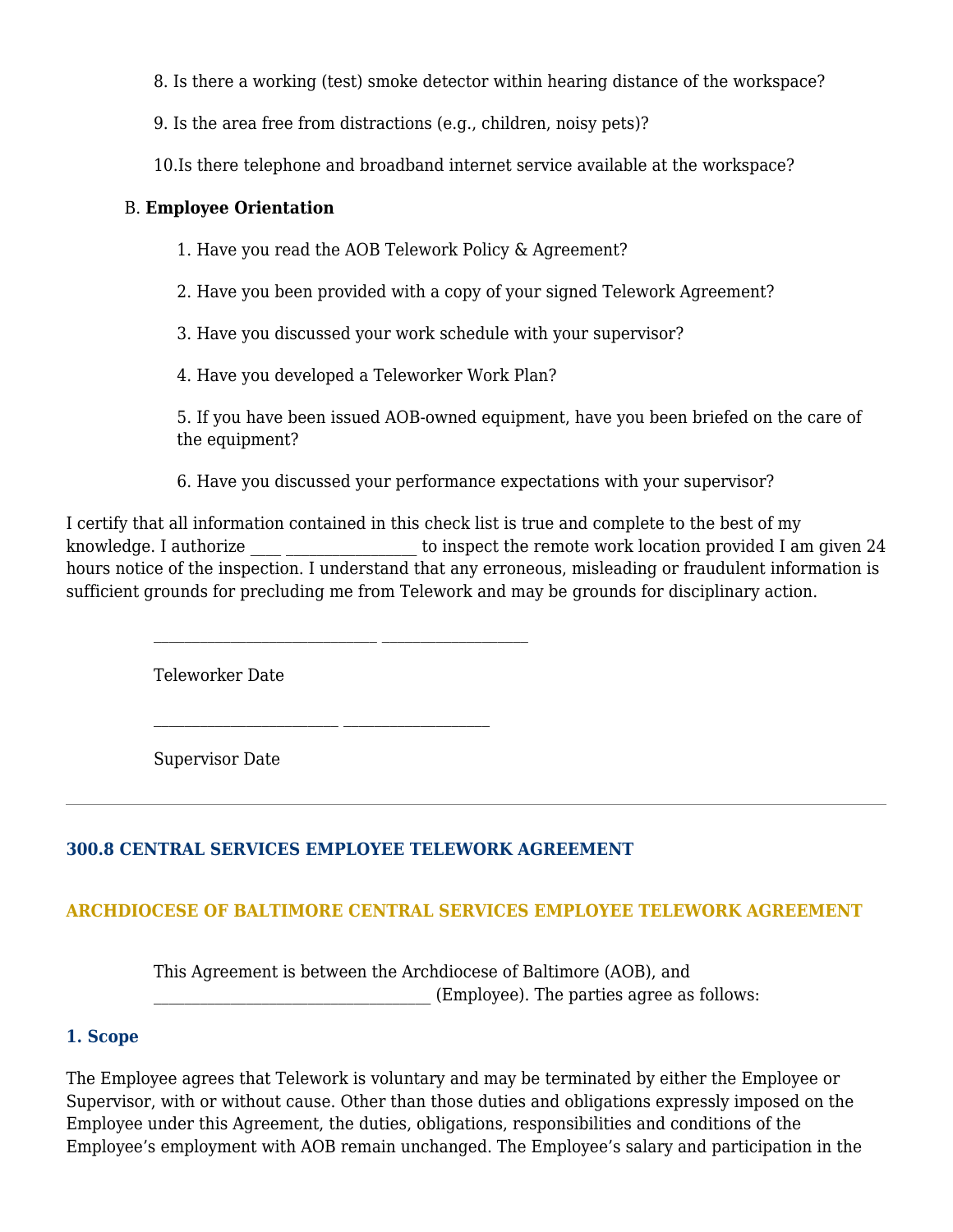benefits shall remain unchanged. The terms "offsite work location" or "offsite workplace" shall mean Employee's residence or any offsite office location approved by the supervisor for AOB. The term "office" shall mean Employee's usual and customary AOB work address.

# **2. Term**

Employee's participation as a Teleworker is effective on \_\_\_\_\_\_\_\_\_\_\_\_\_(date) and is scheduled to either be terminated or reviewed for continuation on  $\qquad \qquad$  (date). The Employee's participation is entirely voluntary and remains in effect only as long as the Employee is deemed eligible at the sole discretion of the AOB. Employee does not have a right or entitlement to Telework. Either party may terminate the Telework arrangement by providing a reasonable amount of notice[1] in writing, to the other party. AOB will not be responsible for costs, damages or losses resulting from cessation or participation as a Teleworker. This Agreement is not a contract of employment and may not be construed as one.

# **3. Compensation and Leave**

a. The Employee agrees that his/her work hours will conform to the terms set by AOB. If the Employee may need to take annual, personal or sick leave during scheduled Telework days/hours, the Employee agrees to obtain advance supervisory approval before taking leave. Taking leave without such approval or notice may result in termination of the Telework privilege and/or other appropriate action.

# **4. Telework Schedule and Telework Status**

The Employee agrees that the scheduled Telework days/hours are designated as follows:

Day of the Workweek Duty Hours (from/to)

Any changes to the Telework schedule must be agreed to by Employee's supervisor in advance, in writing. The Employee agrees to maintain contact with the office during the time specified in the Telework schedule by both telephone and e-mail.

The Employee agrees to perform only official duties and not to conduct personal business or perform work for others while in a work status at the offsite work location during scheduled Telework hours. Personal business includes, but is not limited to, caring for children or dependents, making home repairs, and shopping.

Subject to the discretion of the supervisor, the employee may be required to participate in face-to-face meetings at the customary Central Services workplace on scheduled Telework days. Except when agreed to by the Supervisor, employees are not entitled to substitute Telework time on other days as a result of being called in for meetings. The Employee will not conduct any face-to-face work meetings at the offsite work location if that offsite work location is the employee's residence except by voice (Telephone) or video capabilities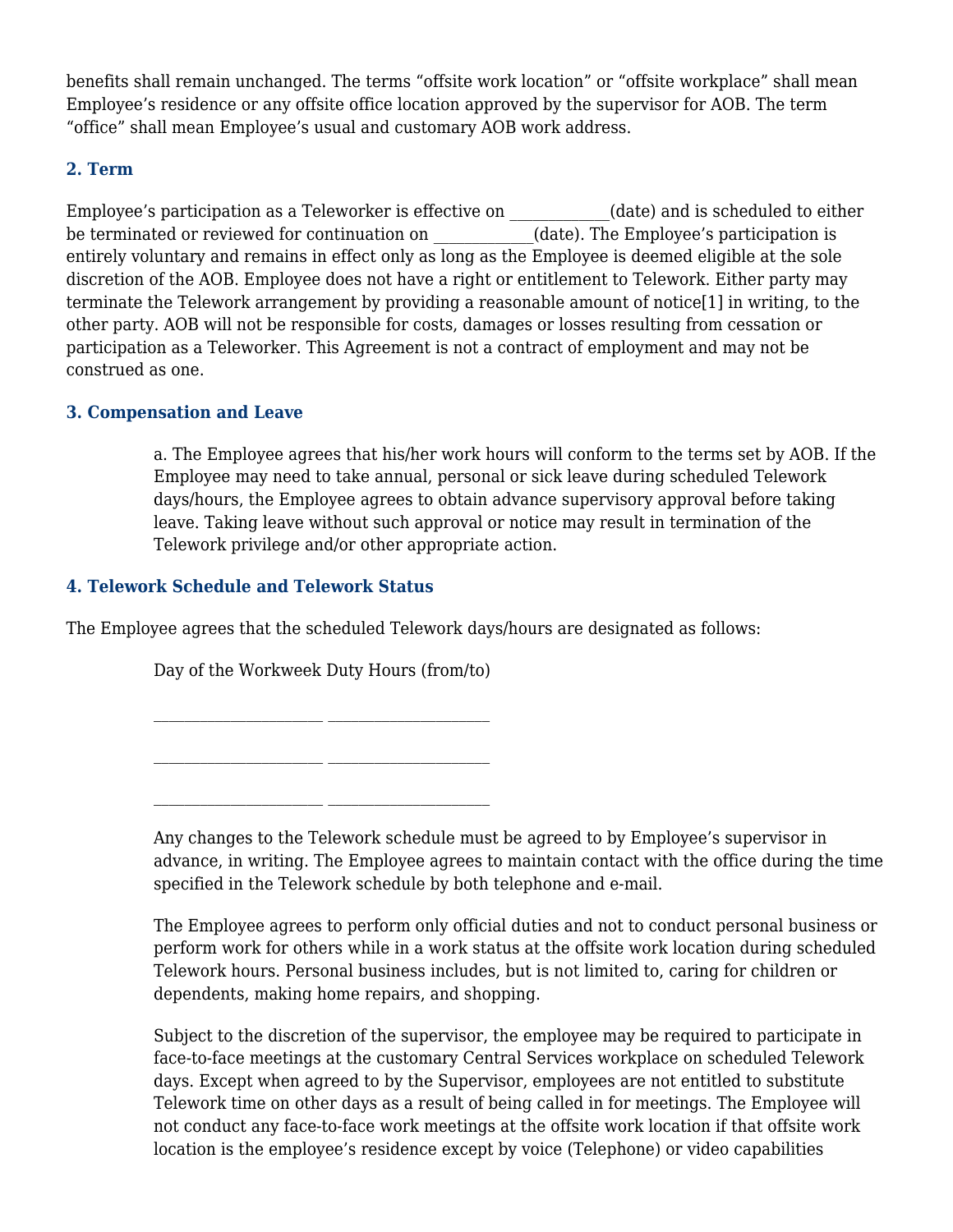(Skype, Face Time, videoconferencing, etc.)

## **5. Work Performance**

As required and defined by the supervisor, the Employee agrees to provide regular reports to assist in evaluating the Employee's work performance. The Employee understands that a decline in quantity or quality of work performance may result in termination of the Telework arrangement by the supervisor.

## **6. Standards of Conduct**

The Employee agrees to be bound by this Agreement, AOB policies and the Code of Conduct while Teleworking. Violation of the foregoing may result in termination of this Agreement and the Telework privilege and may be grounds for discipline.

## **7. Equipment**

To connect with the AOB network, an AOB-owned computer is required. This computer may only be used by the Employee for work purposes and may not be used by anyone other than the Employee. No personal software may be installed. The Employee agrees to follow all computing and data security policies and guidelines established by AOB for access to its network. The Employee agrees to protect all AOB-owned property from theft, damage, and unauthorized use. Other office equipment necessary for Telework is provided by the employee at his or her expense including printer, internet connection and telephone. A desk, chair and lighting are also expected to be provided by the Employee. AOB is not liable for the loss, damage, or wear and tear of Employee-owned equipment. The Employee is responsible for the installation, service and maintenance of any Employee-owned equipment and furnishings used in Telework. In the event that AOB, at its sole discretion, provides other equipment and/or supplies for use by the Employee during the Telework period, the Employee agrees that any use of equipment, software, and supplies provided by AOB for use at the offsite work location is limited to authorized persons and for purposes related to work and that it remains the property of AOB. Any and all AOB-owned equipment must be returned when an employee leaves AOB employment.

In the event of the failure or malfunction of AOB-owned equipment or any security breaches, the Employee agrees to immediately notify appropriate AOB technical staff. In the event of delay in repair or replacement of AOB equipment, the Employee understands that Employee may be assigned to do other work at the primary worksite.

# **8. Offsite Work Space**

The Employee agrees to identify or designate a work space within Employee's offsite work location for placement and installation of equipment as appropriate. The work space must be adequate for performance of the Employee's official duties. Employee shall maintain this work space in a safe condition, free from hazards and other dangers to Employee and equipment.

## **9. Inspections**

The Employee understands that AOB could make on-site visits to the offsite work location for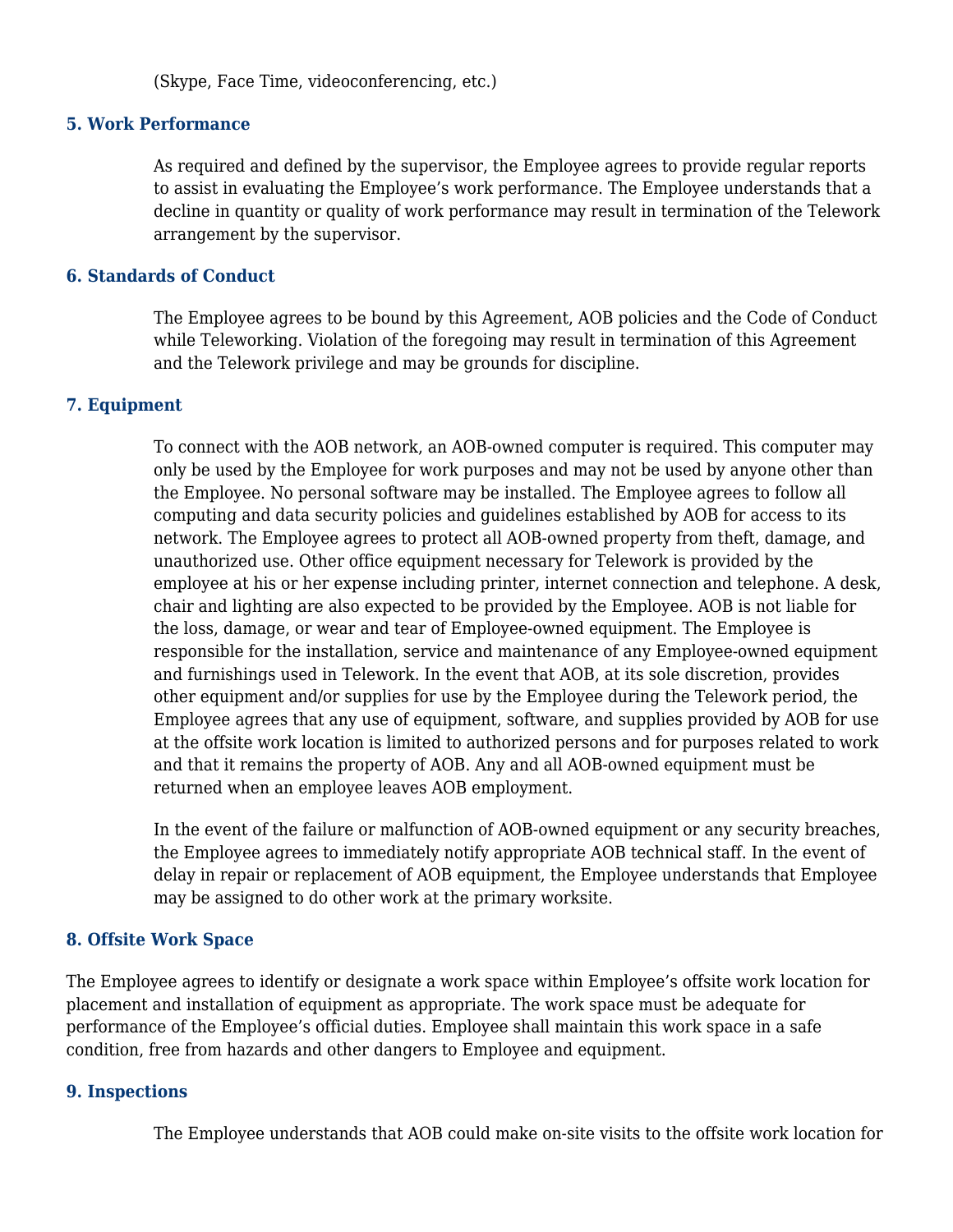the purposes of determining that the site is safe and free from hazards and distractions, and to maintain, repair, inspect or retrieve AOB-owned equipment or data. Such inspections may only be made during the Teleworker's normal work hours and ordinarily will provide the Employee with at least 24 hours notice of an inspection.

## **10. Reimbursement**

The Employee agrees that AOB will not be responsible for typical operating costs, home maintenance, or any other incidental costs (e.g. utilities, insurance, telephone tolls, internet connections, etc.) associated with the use of the employee's residence or equipment. Supervisors may exercise discretion in authorizing reimbursement for necessary atypical expenses incurred by the Teleworker.

# **11. No Liability for Injuries or Property Damage**

The Employee understands that in typical Telework situations the Employee is covered under the Maryland Workers' Compensation Law if injured in the course of performing duties at the office or at the offsite Maryland workplace. The Employee agrees to notify the supervisor and AOB Insurance immediately of any accident or injury that occurs at the offsite workplace and to complete any required forms. AOB agrees to investigate such a report promptly. The Employee agrees that AOB shall not be liable for damages to Employee's personal or real property or injuries to family members or third parties while Employee is working at the offsite work location.

## **12. Miscellaneous Provisions**

The Employee agrees to provide to AOB any information necessary to respond to inquiries or to complete reports or analyses relating to Telework arrangements.

> I affirm by my signature below that I have read this agreement and understand its subject matter.

Employee Date

Immediate Supervisor Date

Executive Director Date

Vicar General (required for Atypical Telework) Date